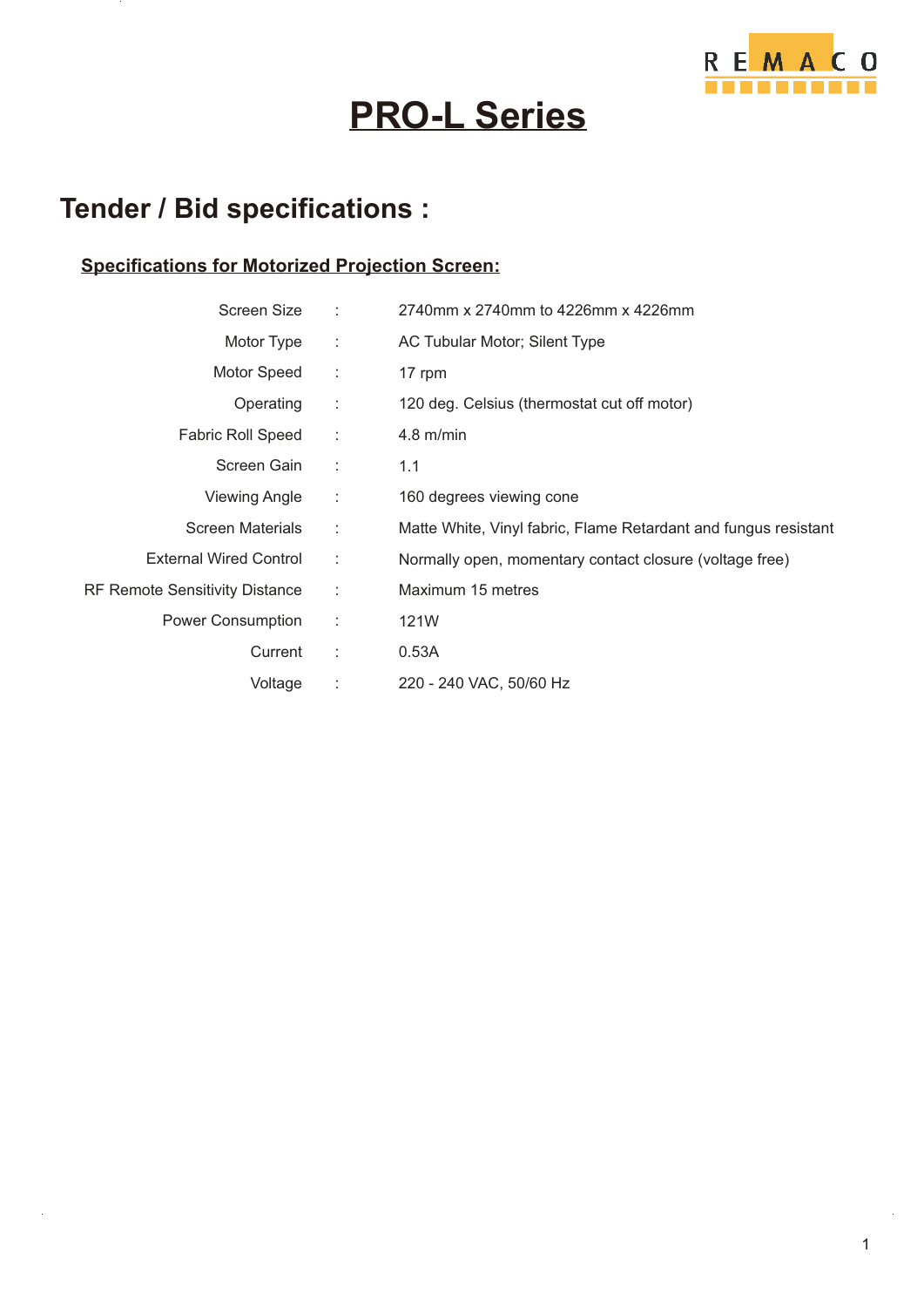

### Dimension of PRO-L Series Screen

#### **Casing Sectional View**

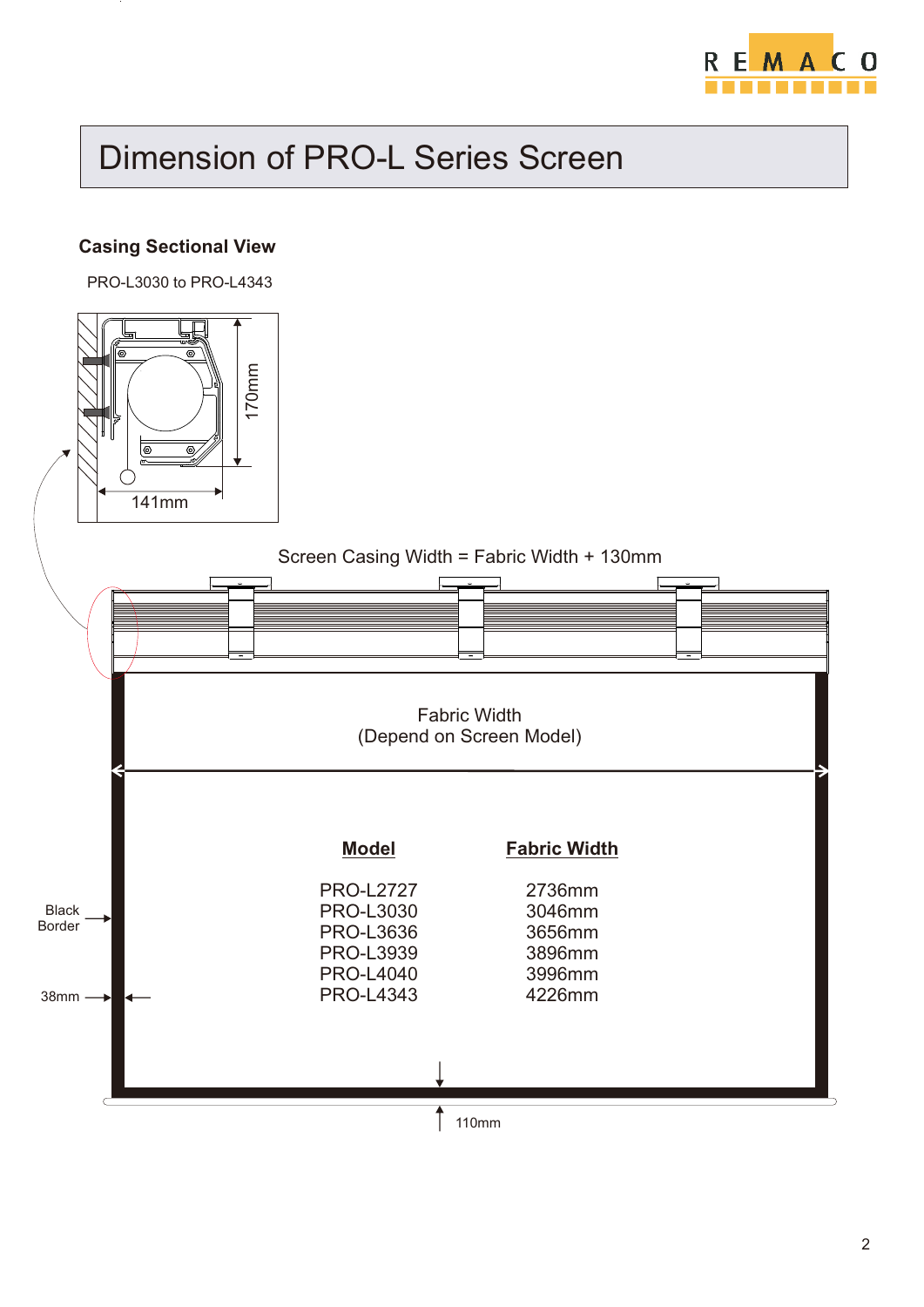

#### **PRO-L Series (Standard Size)**



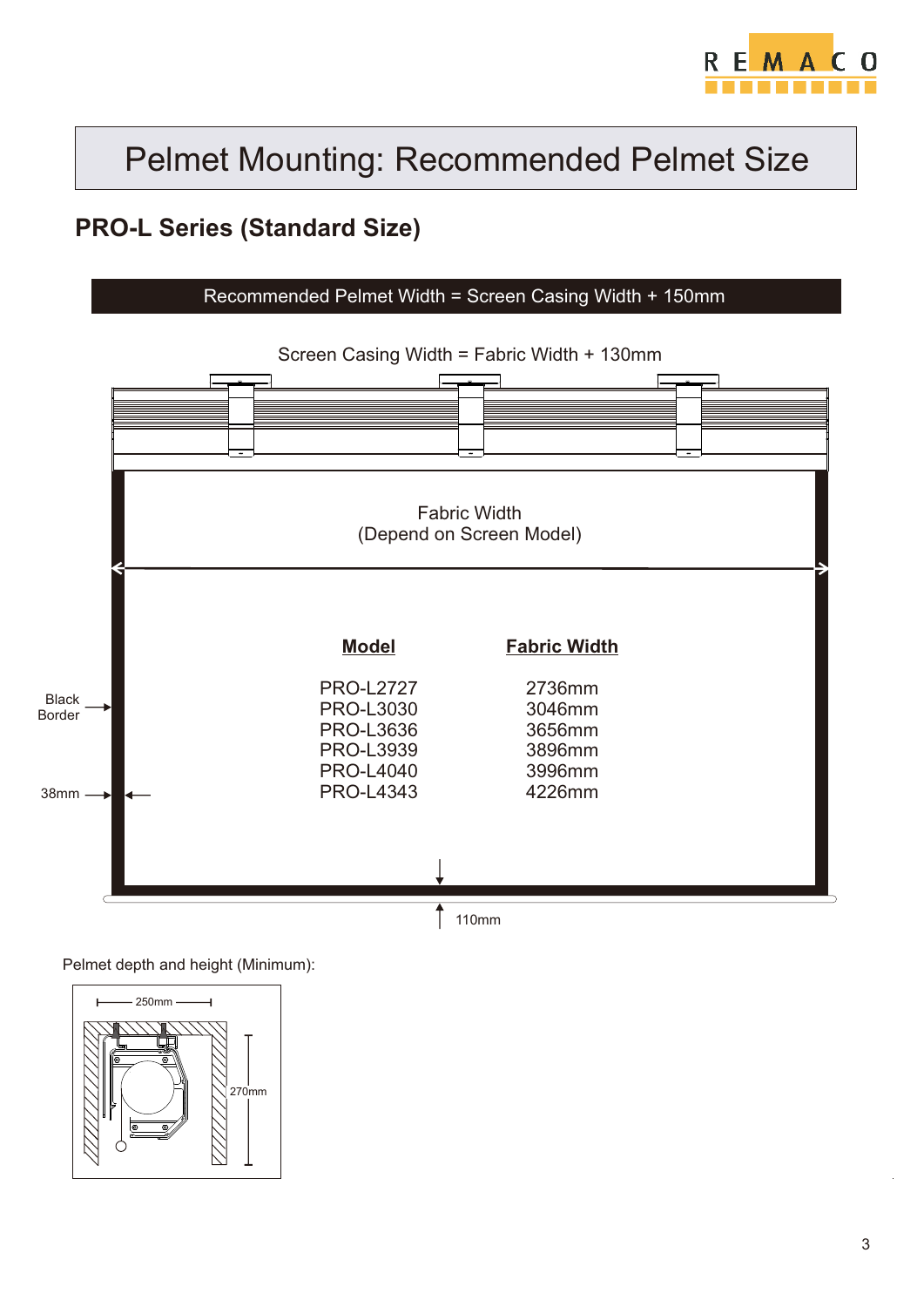

### **PRO-L Series (HDTV Format)**



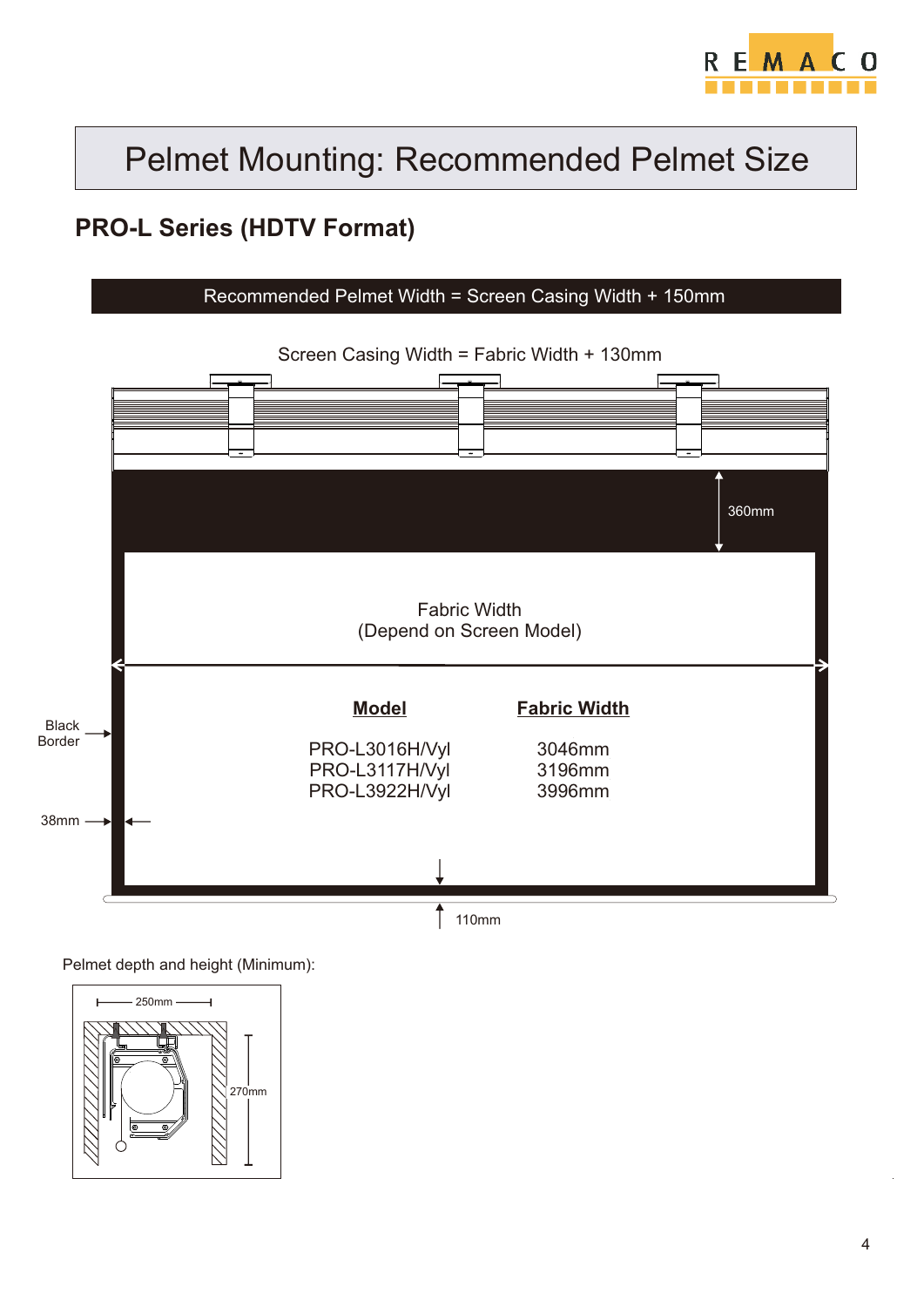

#### **PRO-L Series (Video Format)**